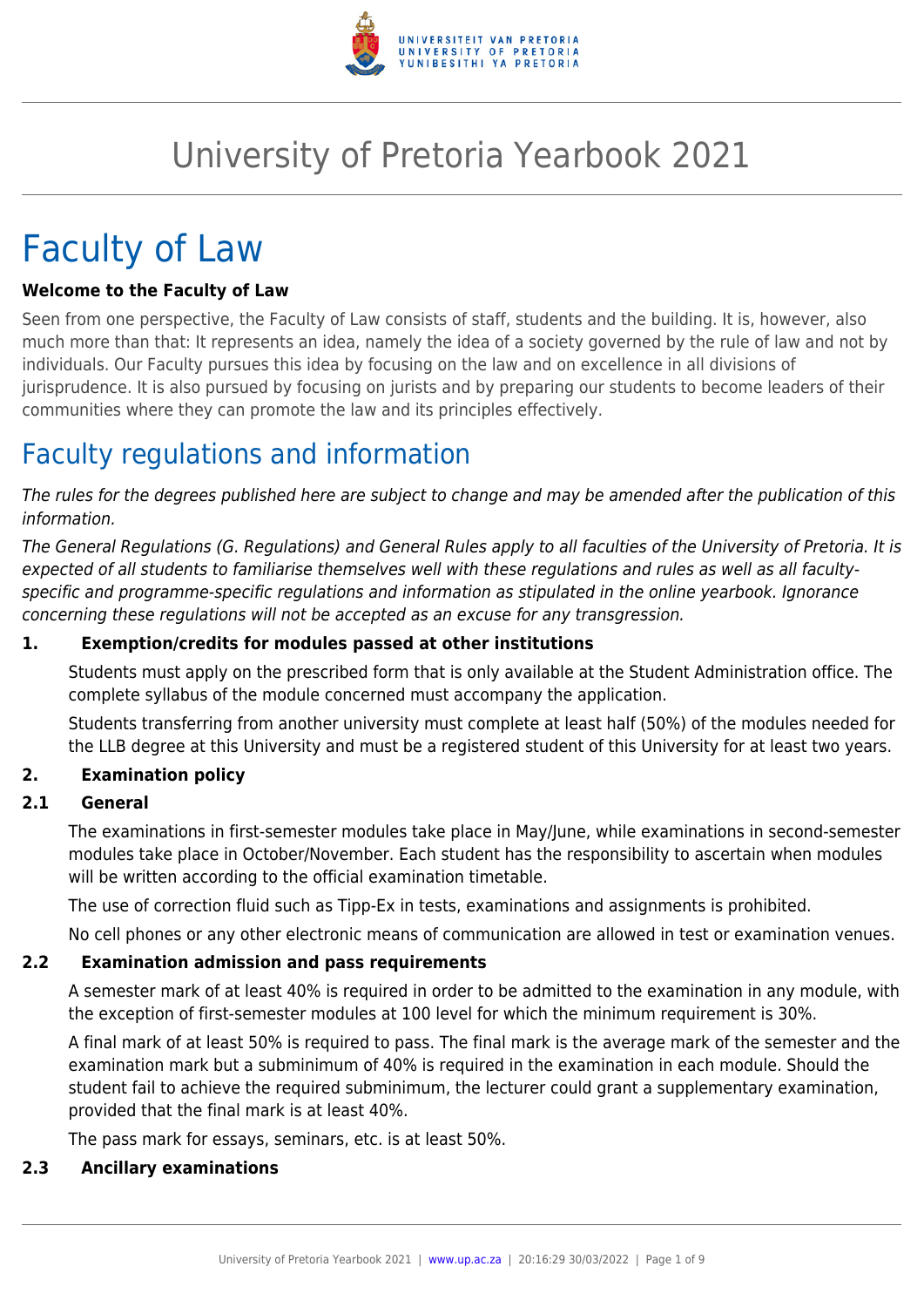

After completion of an examination and before the examination results are released, the examiners may summon a student for an ancillary examination on particular aspects of the work of that module

#### **2.4 Re-marking of examination papers (also consult General Regulation G.14)**

After an examination, departments provide feedback to students about the framework that was used by the examiners during the examination. The way in which feedback is given, is determined by the head of the department. Students may apply for re-marking of an examination paper after perusal of such paper within 14 calendar days after commencement of lectures in the next semester. The prescribed fee has to be paid. The paper will then be re-marked by an examiner appointed by the head of the department concerned. If the supplementary examination in the relevant module has already been written by the time that the result of the re-mark becomes available, a student will not be granted a supplementary examination based on the results of the re-mark.

#### **2.5 Supplementary examinations**

- i. Supplementary examinations in first-semester modules take place after the May/June examinations, while those in second-semester modules take place after the October/November examinations.
- ii. To pass a supplementary examination, a student must obtain a minimum of 50% in the supplementary examination – the semester mark does not count.
- iii. The highest final mark a student can obtain in a supplementary examination is 50%.

All students with a final mark of 40%-49% will qualify to write the supplementary examination. If a student does not write the supplementary examination on the scheduled day, there will not be any later opportunity for a rewrite.

#### **2.6 Aegrotat/extraordinary examinations**

Students who do not write their examinations on the scheduled day, may apply for an aegrotat/extraordinary examination at the Student Administration office. Each request is referred to the Dean in consultation with the Student Affairs Committee for a decision. Lecturers are not allowed to grant any permission for this category of examination. It is the responsibility of the student to ascertain whether his/her request has been successful. If permission has been granted, the student must write the aegrotat/extraordinary examination during the supplementary examination. Such a student will not qualify for a further supplementary examination.

Application for the above examination must be handed in at the Student Administration office together with a valid medical certificate not later than three working days after the module should have been written. The worn excuses of having overslept or read the timetable incorrectly will not be accepted.

A student who has been granted permission to write an aegrotat/extraordinary examination and who then fails to write the examination will not qualify to submit any such application at a later stage.

A medical certificate will not be accepted where it states that a student appeared ill or declared him- /herself unfit to write the examination.

A medical certificate will not be accepted if it does not contain the physical address and telephone number of the doctor/medical practice.

Where in the course of his/her studies at the University of Pretoria a student applies for an extraordinary examination in a law module for the fifth (or further) time, that student may be requested to appear before the Student Affairs Committee of the Faculty to substantiate why he/she should be allowed to write another extraordinary examination.

In cases where a reason other than sickness is relied upon, the student must submit an affidavit that reflects the reason for his/her absence from the examination. Further evidentiary documents or supporting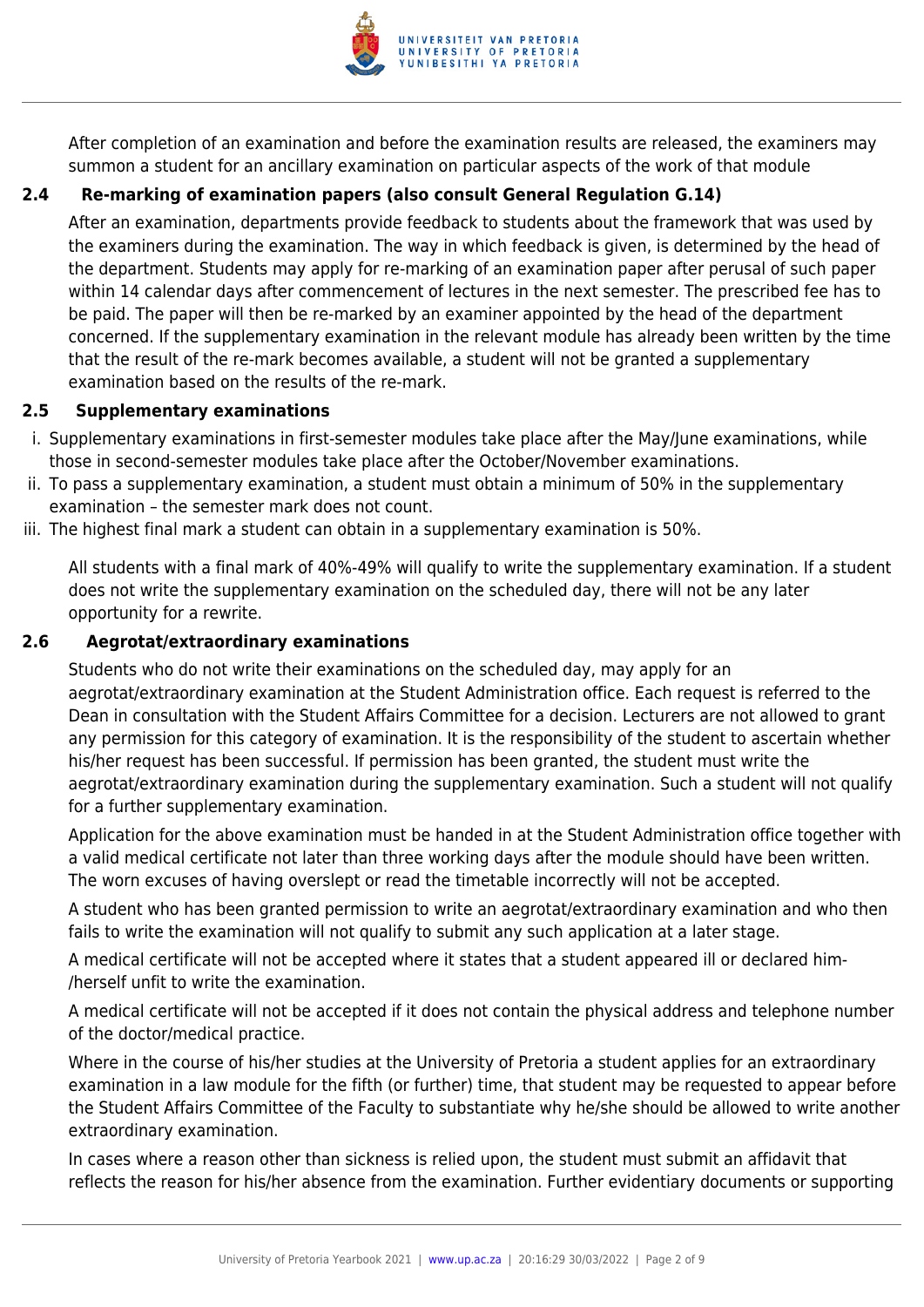

affidavits from persons who may be able to give evidence regarding the situation must also be submitted. In the event of a funeral, a copy of the death certificate of the deceased or other substantiating evidence is required together with an explanation of the relationship between the student and the deceased.

The general rule is that a student does not qualify for an aegrotat/extraordinary examination if the student elected to write the scheduled examination while ill. In exceptional circumstances the Student Affairs Committee may rule otherwise, taking into account factors such as the nature of the illness, the student's academic record and the student's performance in the scheduled examination.

#### **2.7 Special examinations**

A final-year student who has complied with all the requirements for the LLB degree, with the exception of a maximum of four modules, may be admitted to a special examination in January of the following year. The applicable fee must be paid before sitting for the examination. Should the student fail the module(s), the particular module(s) must be repeated in full. For all four (or fewer) modules the student must have obtained at least examination entrance in the final year of registration. However, if a student has a single module outstanding to complete the LLB degree, she/he will be allowed to write the January special examination if she/he had at any time during her/his studies obtained at least examination entrance for that outstanding module.

#### **2.8 Class attendance**

Class attendance in all law modules and for the full duration of the LLB programme is compulsory for all students. The course coordinator of a particular law module must publish the attendance requirements of that module in the study guide and must set out how class attendance will be monitored.

A student may be refused admission to the examination in a particular law module if he/she failed to fulfil the published attendance requirements in that module.

#### **3. Test policy**

#### **3.1 Semester tests**

There will be at least two evaluation opportunities per semester or year module in the first three years of the LLB programme and at least one evaluation opportunity per semester for the final-year semester or year modules.

Exceptions:

- Modules in which the Faculty has given permission in advance that the semester mark may be calculated in another manner.
- Where a student is only taking an aegrotat or an extraordinary test as described hereunder.

The dates of official semester tests may only be changed with the permission of all members of a class group present during a scheduled lecture. If such a change of schedule occurs, the onus is on each student to find out about it. Absence from the class in which such arrangements were made will not serve as an excuse.

Students are entitled to perusal of test scripts and assignments but not to a re-mark by either the lecturer or an external examiner. However, in exceptional circumstances the head of the relevant department may, in consultation with the Dean, make a ruling regarding the re-marking of a test script or assignment. In general an application for a re-mark must be brought within two weeks after the test script or assignment has been made available to the student.

#### **3.2 Aegrotat/extraordinary tests**

There is only one aegrotat or an extraordinary test opportunity and this takes place at the end of the semester. Students must obtain the details from the lecturer. The test will cover all the work completed up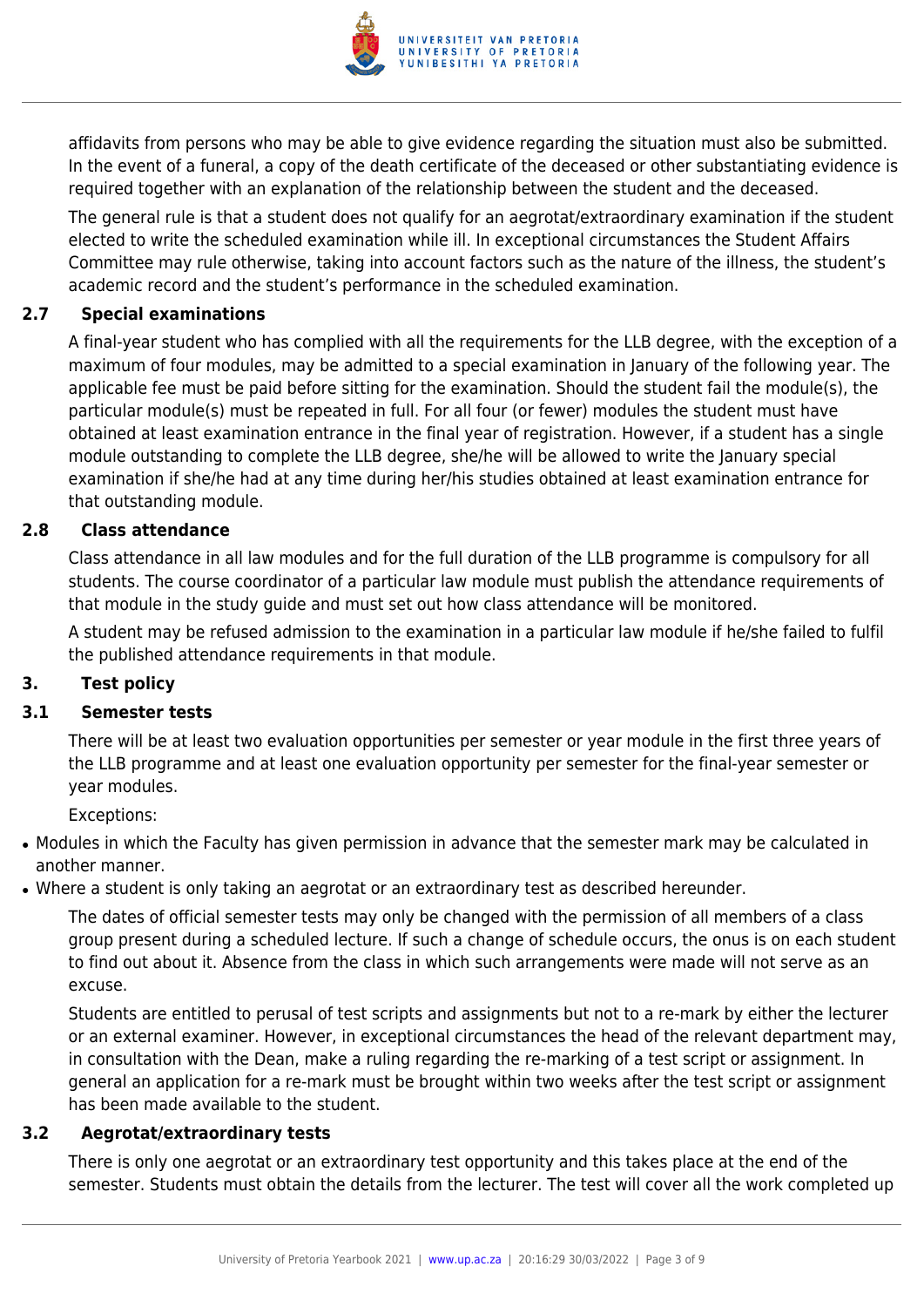

to the date of the test, unless the lecturer concerned, in consultation with the relevant head of department, indicates otherwise. There are no special provisions to supplement marks where an evaluation opportunity takes the form of an assignment or a series of class tests.

A student who is unable to write an official semester test on the scheduled date or at the scheduled time, must apply in writing for an aegrotat or extraordinary test.

Application must be made in writing before the date of the test to the lecturer responsible for the administration of the module concerned or at the departmental secretary. Where this is not possible, the application must be made within three working days after the date of the test.

In the case of a student being required to write two semester tests that are scheduled to take place on the same day and time, the student must write the scheduled semester test in the module that he/she is repeating, and the extraordinary test in the module that he/she is not repeating.

In the case of illness, a doctor who treated the student must certify on a medical certificate that the particular student was, in the doctor's opinion, not in a fit state to prepare for or to sit for the test as a result of ill health. A medical certificate indicating that the student was, according to his/her own opinion, unfit to prepare for or to sit for the test is unacceptable.

A medical certificate will not be accepted if it does not contain the physical address, telephone number and the practice number of the doctor/medical practice.

In cases where a reason other than sickness is relied upon, the student must submit an affidavit that reflects the reason for his/her absence from the test. Further evidentiary documents or supporting affidavits from persons who may be able to give evidence regarding the situation must also be submitted. In the event of a funeral, a copy of the death certificate of the deceased or other substantiating evidence is required together with an explanation of the relationship between the student and the deceased.

The worn excuses of having overslept or read the timetable incorrectly will not be accepted.

Students must confirm with the lecturer that an aegrotat or an extraordinary test has been granted. A student, who cannot get hold of the lecturer in person, must preferably hand the documentation to the relevant departmental secretary.

A record is kept of every application for an aegrotat or an extraordinary test. This information may later be disclosed to prospective employers who seek letters of reference from the Faculty.

A student who has been granted permission to write an aegrotat or an extraordinary test and who then fails to write the test, will not qualify for any such test at a later stage.

Where a student wishes write two or more aegrotat/extraordinary tests that are scheduled to take place on the same day and time, the student must apply in writing to the Student Affairs Committee to be allowed to write aegrotat/extraordinary tests in all relevant modules. The Student Affairs Committee must consider the application and may grant or deny the application to write one or more aerostats/extraordinary tests. If the application to write all relevant aegrotat/extraordinary tests is granted, the Committee must rule on how the clash is to be resolved.

The general rule is that a student does not qualify for an aegrotat test if the student elected to write the scheduled test while ill. In exceptional circumstances the Student Affairs Committee may rule otherwise, taking into account factors such as the nature of the illness, the student's academic record and the student's performance in the scheduled examination.

#### **4. Releasing of test and examination marks**

Lecturers will advise students where test scripts will be made available. The lecturer will give the students feedback on semester tests, either by way of a written memorandum or a class discussion. Each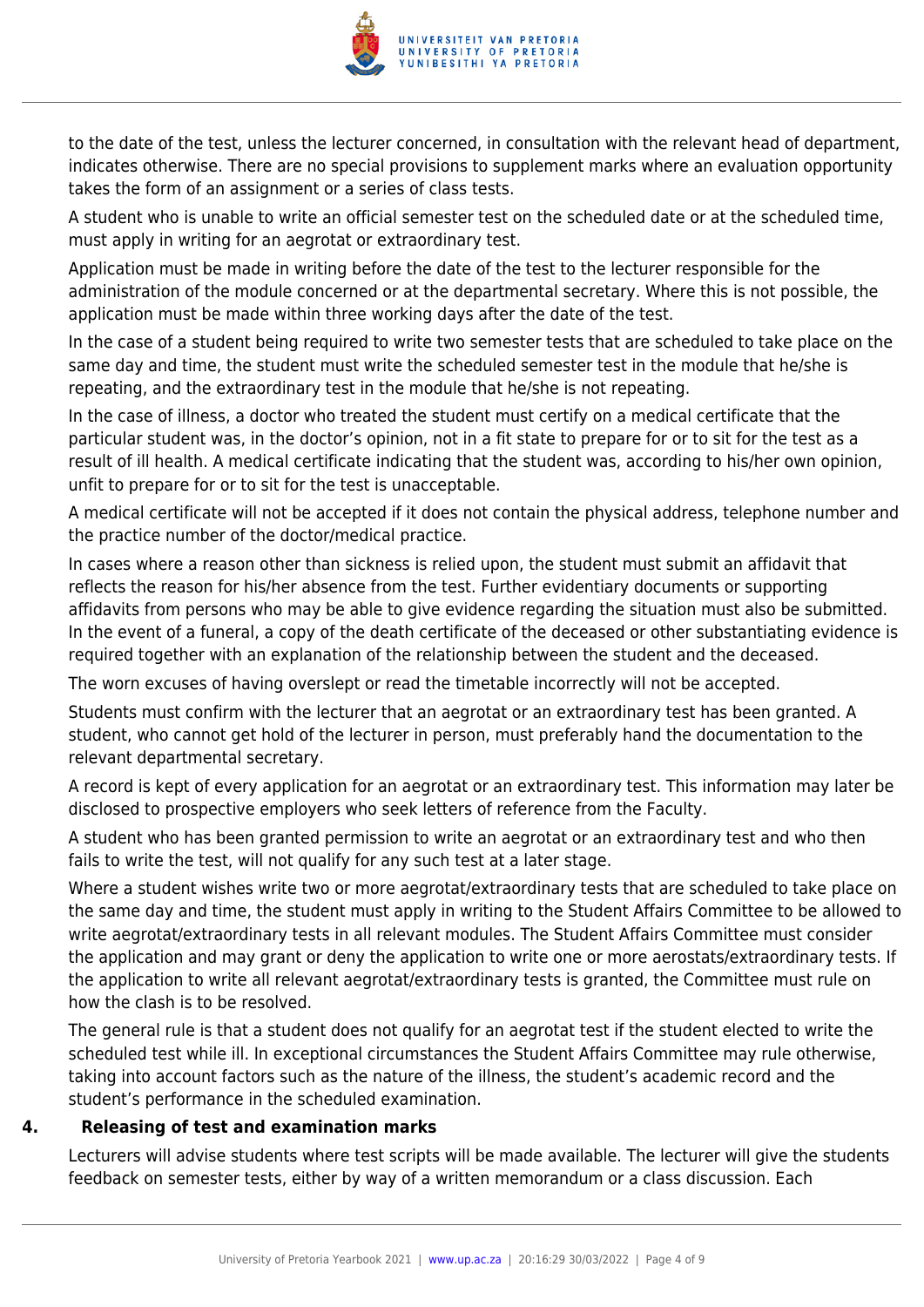

department will also make known to students the process by which changes to marks, etc will be handled in that department.

Lecturers will advise students in advance of the date on which perusal of examination papers will take place. At such a perusal session there will be a written memorandum or the lecturer must otherwise, by a method that he/she shall determine, give the students feedback on the paper. Students who are unable to attend the official perusal session may apply to the lecturer, in the same manner as for aegrotat and extraordinary tests, for an opportunity to see the examination script. No lecturer is under any obligation to grant any student such a perusal opportunity more than two weeks after the commencement of the following semester.

Final marks will be available on the student portal.

Lecturers are entitled to destroy examination scripts one year after the completion of the relevant examination session.

#### **5. Handling of problems and consulting hours of the Dean and lecturers**

Students who have a problem must first determine whether the problem relates to their registration with the University or to the module. In both instances the Student Administration should be consulted first.

A problem regarding the content of a particular module must first be taken up with the specific lecturer responsible for the module. If the student cannot be assisted with his/her problem at this level, he/she must consult with the relevant head of department and afterwards with the Dean, if necessary.

Lecturers in a specific department work under the guidance of a head of department. Lecturers or the head of the department can be consulted during their consulting hours or otherwise, by appointment. If a lecturer must be consulted by appointment, the appointment must be arranged with the relevant lecturer or the departmental secretary.

Students may consult the Dean by making an appointment, in advance, with the Dean's secretary.

#### **6. Testimonials required for good conduct**

Students guilty of dishonest conduct are charged with misconduct. If the student is found guilty, disciplinary steps are taken, of which suspension from the university is one possibility. Dishonest conduct includes: copying of work during tests or examinations; copying of assignments/plagiarism; the illegal use of notes during tests and examinations; the submission of forged medical certificates or false affidavits.

Prospective law students must note that the governing bodies of the legal profession require every prospective candidate who applies for admission to the profession to submit a testimonial from the Faculty of Law to satisfy the governing body that he/she is fit and proper to do so. The testimonial should disclose any previous criminal convictions or disciplinary steps taken against the applicant. In such instances a decision will be taken by the governing body and it is possible that the application can be refused. Please note that it may take up to 10 working days for the Faculty of Law administrative staff to have such a testimonial prepared.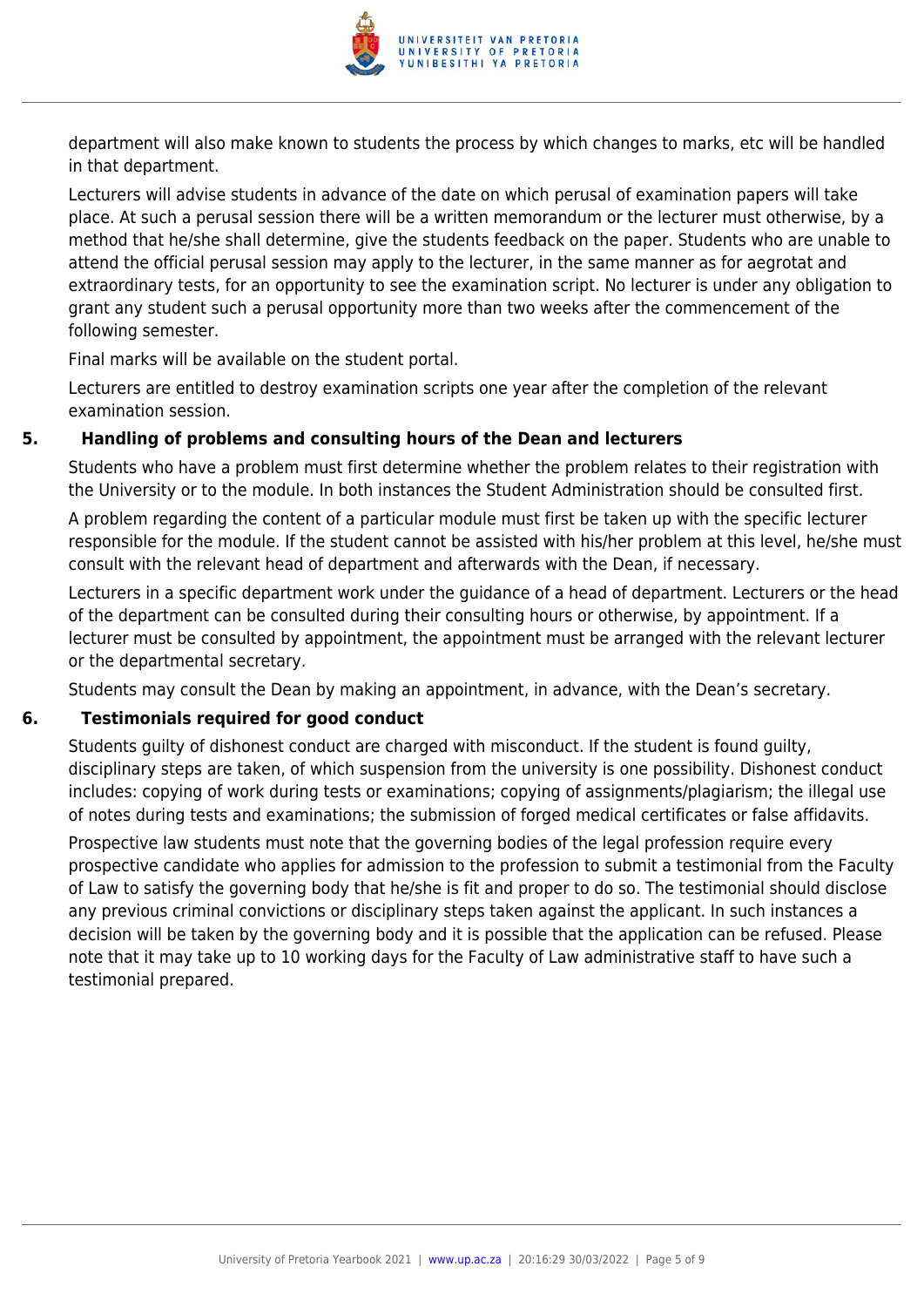

## Undergraduate Degree **LLB (04130012)**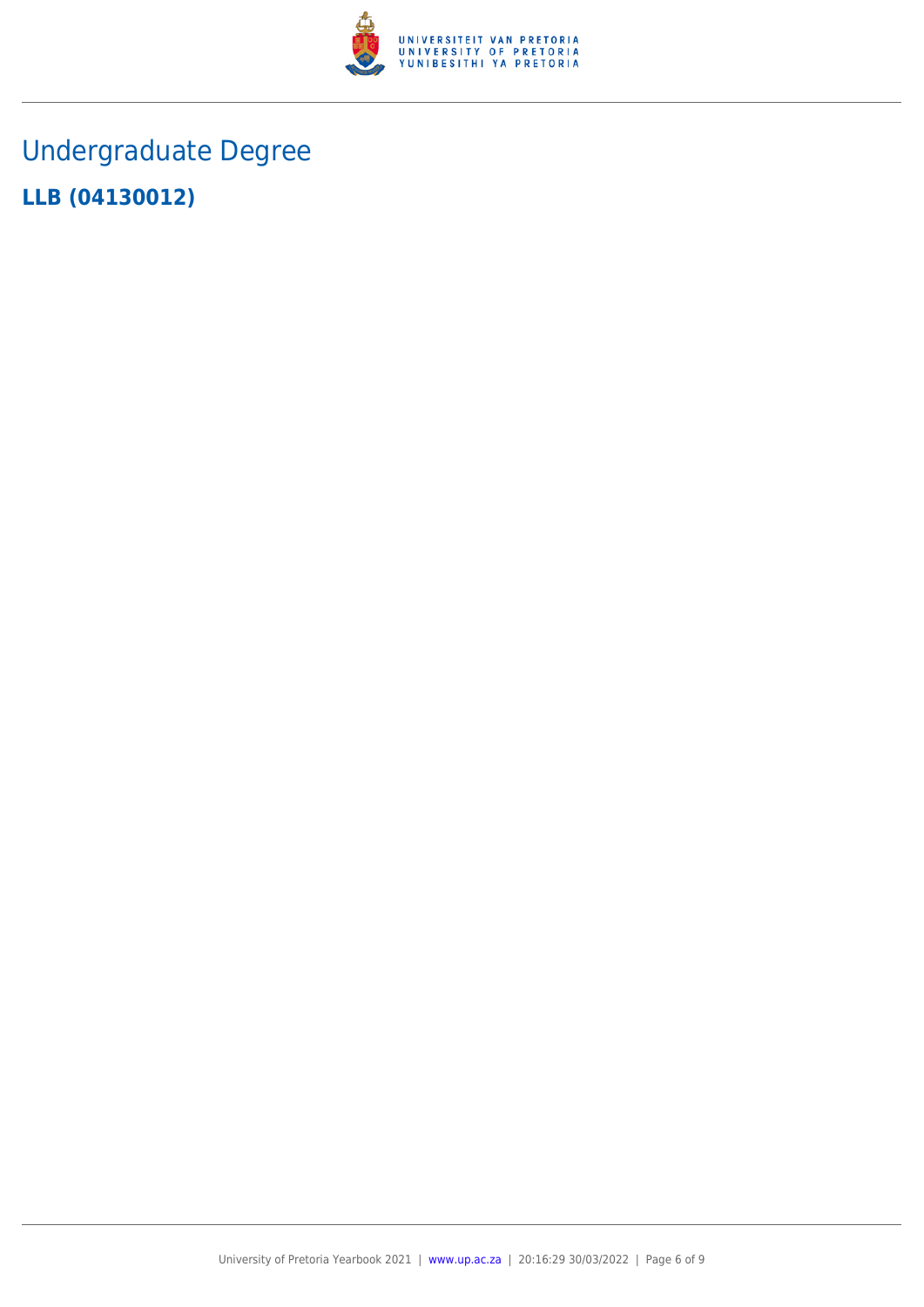

### Master's

**LLM (04250003)**

**LLM International Air, Space and Telecommunications Law (Coursework) (04250077)**

- **LLM Alternative Dispute Resolution (Coursework) (04252030)**
- **LLM Banking Law (Coursework) (04250103)**
- **LLM Child Law (Coursework) (04252009)**
- **LLM Constitutional and Administrative Law (Coursework) (04252014)**
- **LLM Consumer Protection Law (Coursework) (04252011)**
- **LLM Corporate Law (Coursework) (04252012)**
- **LLM Disability Rights (Coursework) (04252024)**
- **LLM Environmental Law (Coursework) (04252017)**
- **LLM Estate Law (Coursework) (04252001)**
- **LLM Extractive Industry Law in Africa (Coursework) (04252018)**
- **LLM Human Rights and Democratisation in Africa (Coursework) (04252020)**
- **LLM Insolvency Law (Coursework) (04252007)**
- **LLM Insurance Law and Governance (Coursework) (04252025)**
- **LLM Intellectual Property Law (Coursework) (04252003)**
- **LLM International Humanitarian Law and Human Rights in Military Operations (Coursework) (04250079)**
- **LLM International Law (Coursework) (04252008)**
- **LLM International Trade and Investment Law in Africa (Coursework) (04252022)**
- **LLM Labour Law (Coursework) (04252005)**
- **LLM Law and Political Justice (Coursework) (04250089)**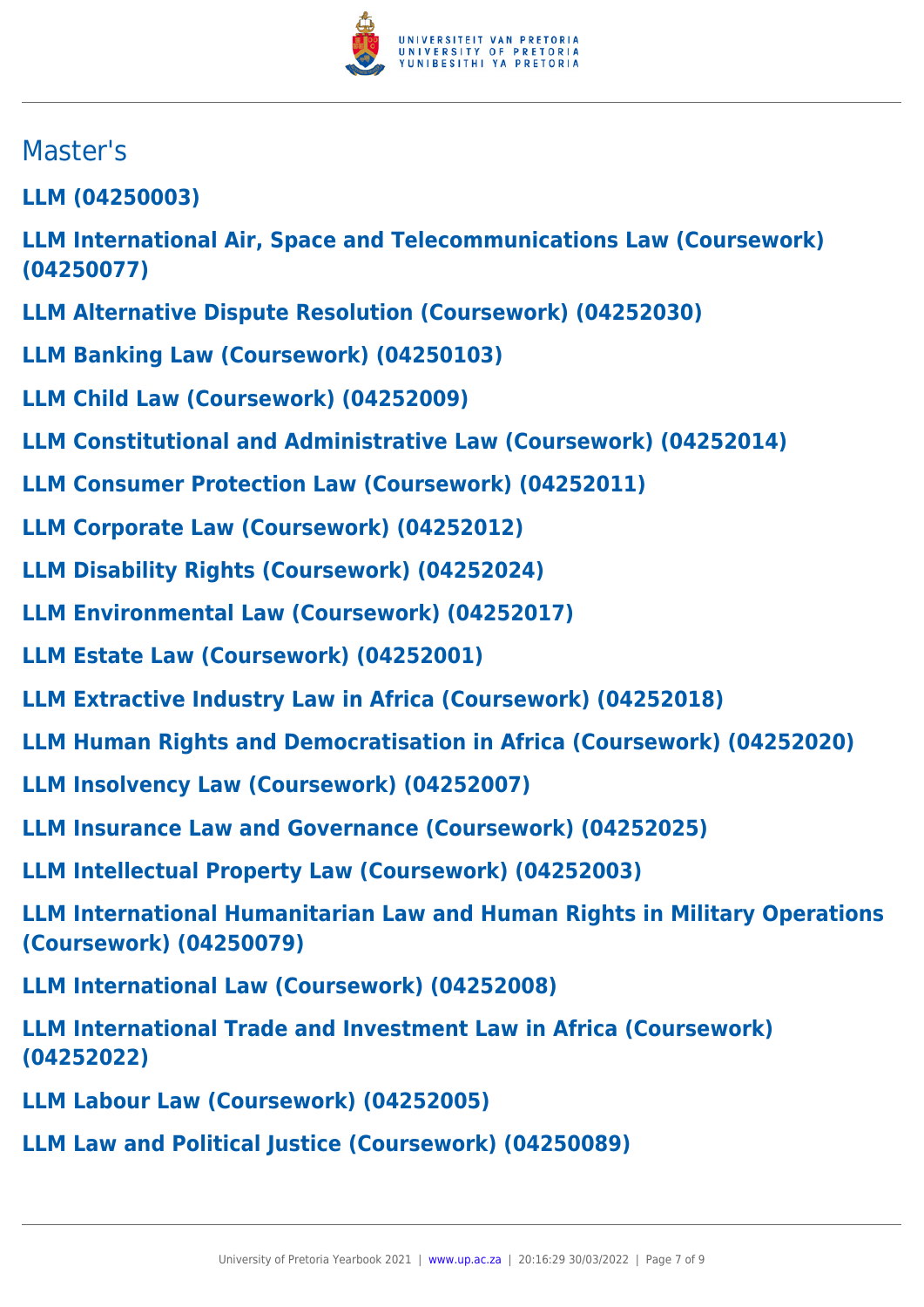

- **LLM Law of Contract (Coursework) (04252010)**
- **LLM Mercantile Law (Coursework) (04252006)**
- **LLM Multidisciplinary Human Rights (Coursework) (04252016)**
- **LLM Private Law (Coursework) (04252000)**
- **LLM Procedural Law (Coursework) (04252013)**
- **LLM Sexual and Reproductive Rights in Africa (Coursework) (04252019)**
- **LLM Socio-economic Rights (Coursework) (04252004)**
- **LLM Tax Law (Coursework) (04252015)**
- **MPhil (04250004)**
- **MPhil Alternative Dispute Resolution (Coursework) (04252040)**
- **MPhil Disability Rights (Coursework) (04251026)**
- **MPhil Environmental Law (Coursework) (04251008)**
- **MPhil Extractive Industry Policy, Management and Regulation (Coursework) (04251027)**
- **MPhil Human Rights and Democratisation in Africa (Coursework) (04251023)**
- **MPhil Law and Political Justice (Coursework) (04250068)**
- **MPhil Medical Law and Ethics (Coursework) (04250080)**
- **MPhil Multidisciplinary Human Rights (Coursework) (04251024)**
- **MPhil Sexual and Reproductive Rights in Africa (Coursework) (04251025)**